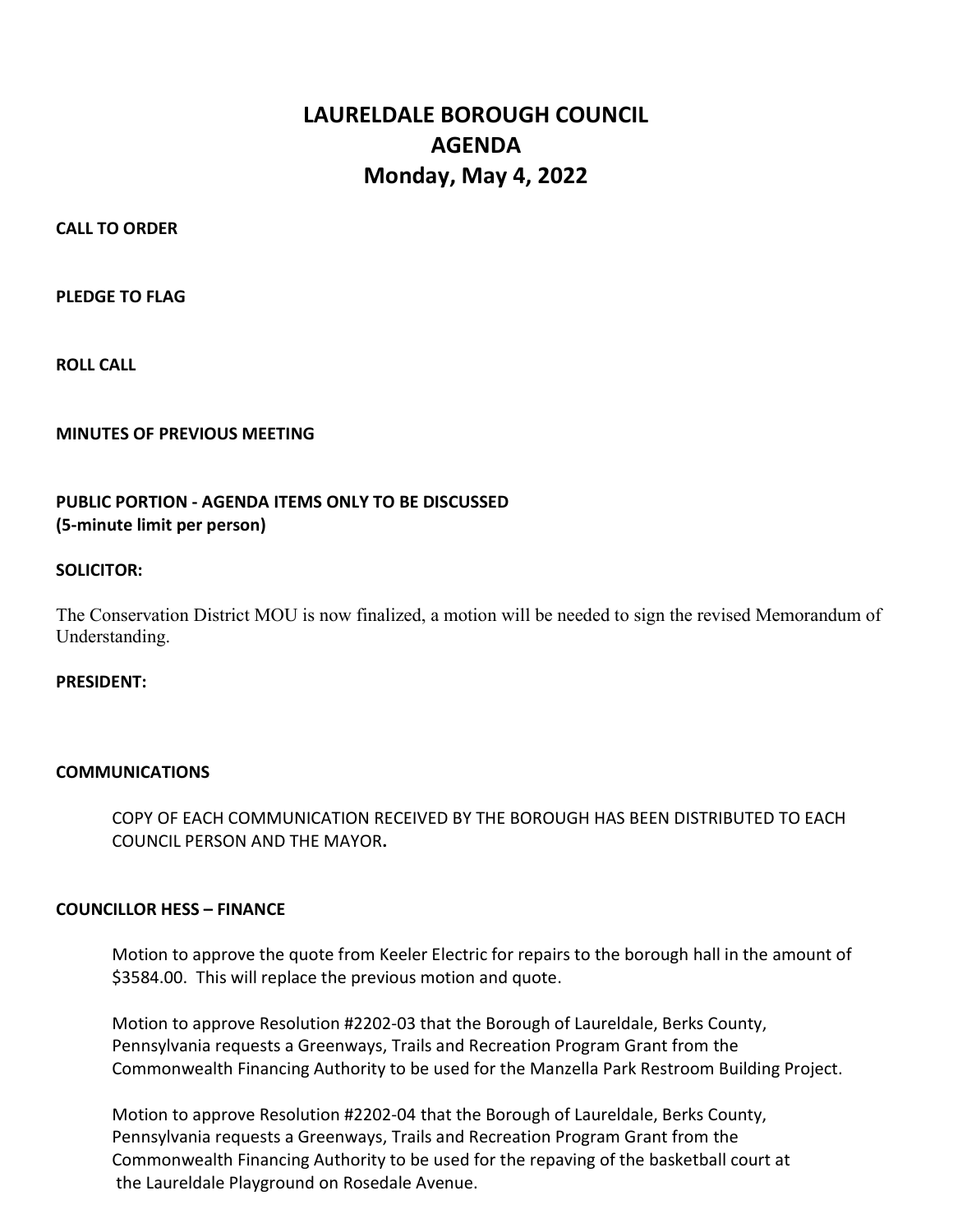#### COUNCILLOR CORRELL – LAW

Motion to order recycling toters from Otto Environmental Systems in the amount of \$79,385.00. Lead time is 8-10 weeks.

The Borough is applying for an LSA grant for restrooms at Dominic Manzella Park in the amount of \$534,890.00. The borough may have to pay an engineering/permitting fee.

Motion to sign this agreement.

#### COUNCILLOR BORRELL - PUBLIC WORKS

Report Given

Motion to authorize the Solicitor to advertise the 2023 trash bid.

#### COUNCILLOR HARRIS– PROPERTY AND SUPPLY

Report Given

Motion to authorize the Solicitor to advertise the bid to reskin the borough garage.

#### COUNCILLOR PURSELL – PUBLIC HEALTH

Report Given

# COUNCILLOR SUSTELLO– PARKS AND RECREATION

Report Given

ENGINEER:

UNFINISHED BUSINESS

AUTHORIZATION & APPROVAL TO PAY BILLS

# REPORT OF MAYOR